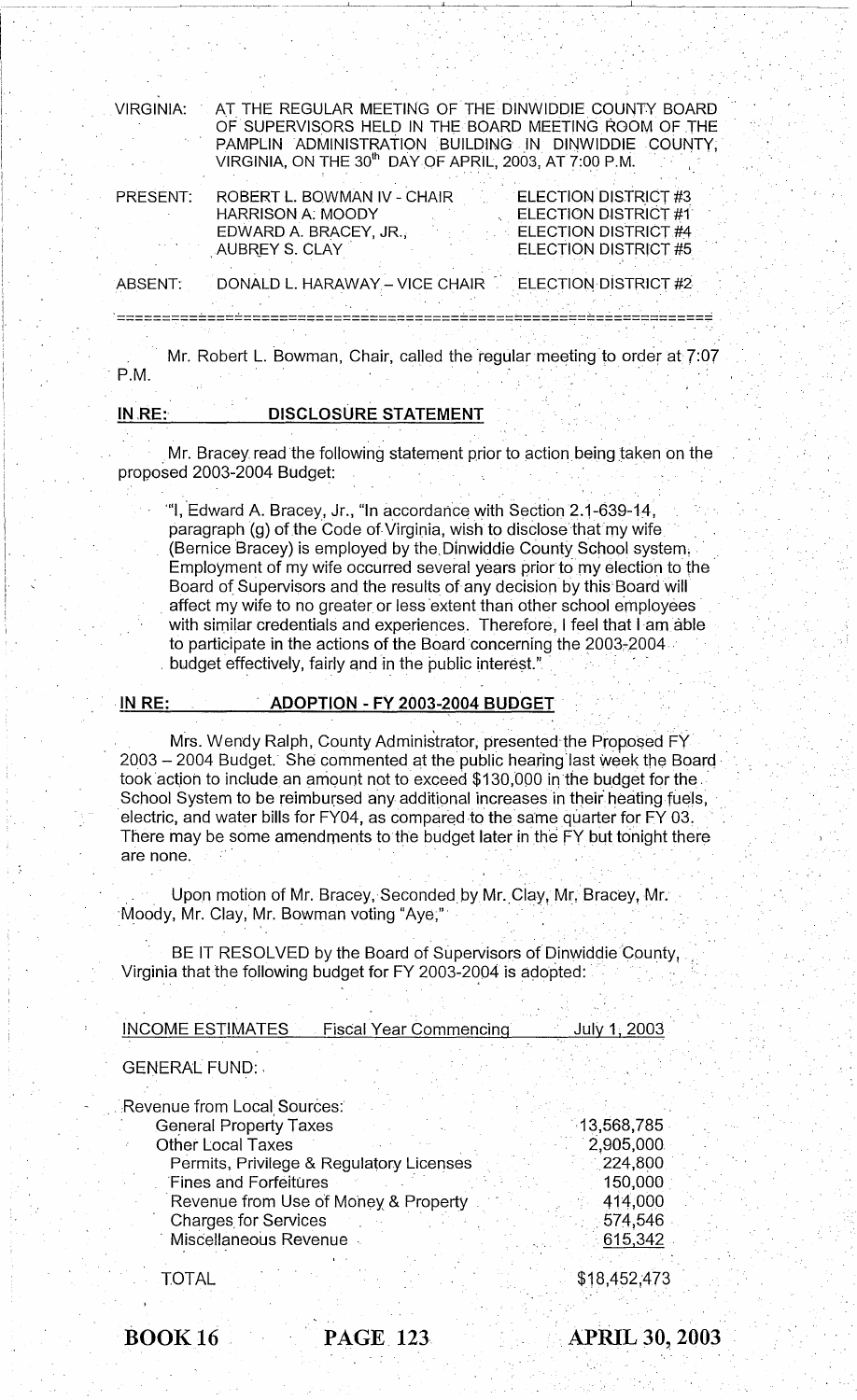$\mathcal{L}^{\text{max}}_{\text{max}}$  and  $\mathcal{L}^{\text{max}}_{\text{max}}$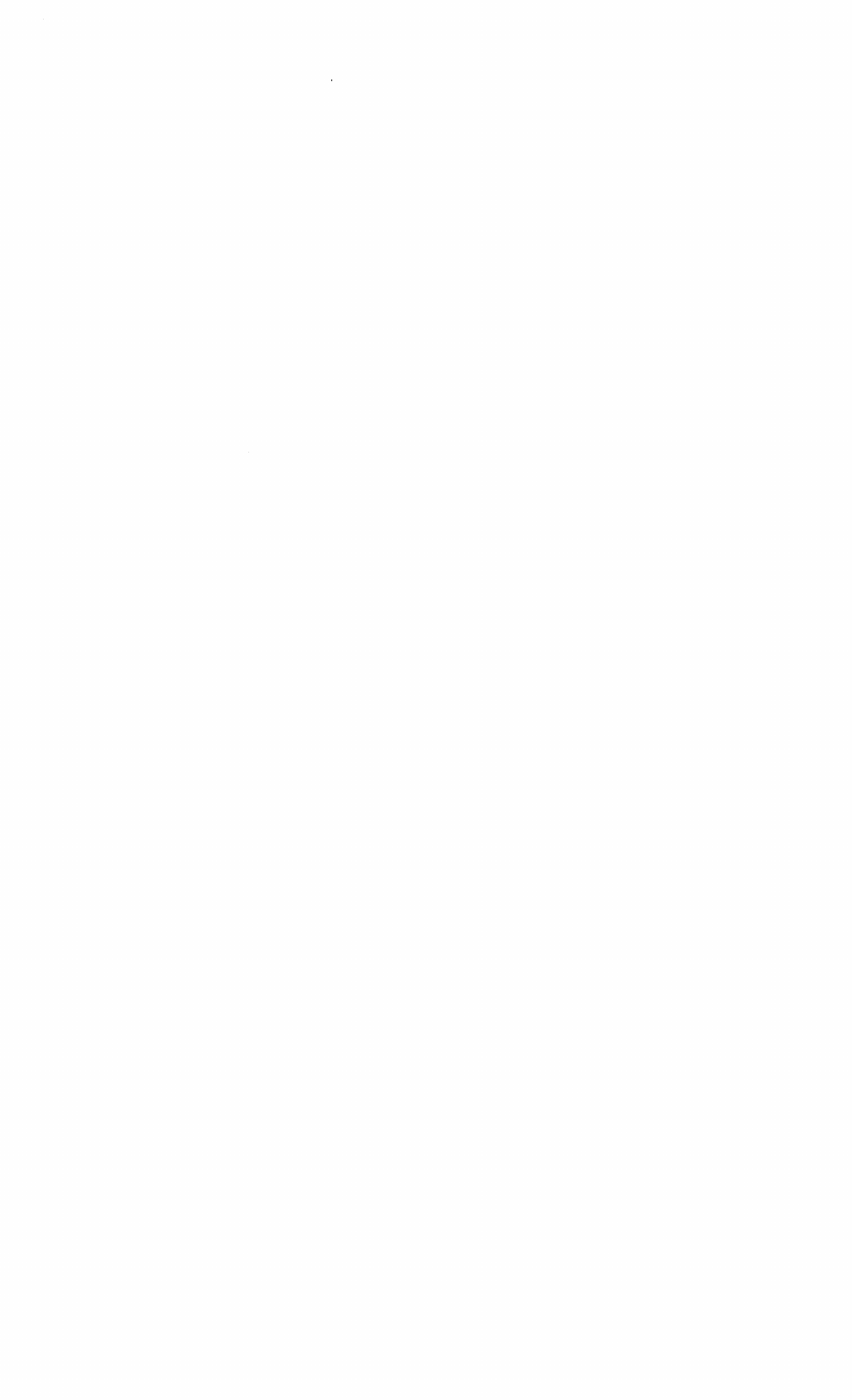| Revenue from the Commonwealth<br>Revenue from the Federal Government<br>Non-Revenue Receipts                                                                                                                                                                                                                                                                                                                                                                                                                           | 7,158,362<br>-0-<br>-0-                                                                                                                                                                               |
|------------------------------------------------------------------------------------------------------------------------------------------------------------------------------------------------------------------------------------------------------------------------------------------------------------------------------------------------------------------------------------------------------------------------------------------------------------------------------------------------------------------------|-------------------------------------------------------------------------------------------------------------------------------------------------------------------------------------------------------|
| TOTAL GENERAL FUND                                                                                                                                                                                                                                                                                                                                                                                                                                                                                                     | \$25,610,835                                                                                                                                                                                          |
| <b>LAW LIBRARY FUND</b>                                                                                                                                                                                                                                                                                                                                                                                                                                                                                                | 6,500                                                                                                                                                                                                 |
| <b>SCHOOL TEXTBOOK FUND</b>                                                                                                                                                                                                                                                                                                                                                                                                                                                                                            | 328,569                                                                                                                                                                                               |
| <b>SCHOOL CAFETERIA FUND</b>                                                                                                                                                                                                                                                                                                                                                                                                                                                                                           | 1,314,374                                                                                                                                                                                             |
| <b>SCHOOL FUND:</b>                                                                                                                                                                                                                                                                                                                                                                                                                                                                                                    |                                                                                                                                                                                                       |
| <b>Revenue from Local Sources</b><br>Revenue from the Commonwealth<br>Revenue from the Federal Government<br><b>Transfers from Other Funds</b>                                                                                                                                                                                                                                                                                                                                                                         | 40,500<br>18,315,899<br>1,620,557<br>10,835,897                                                                                                                                                       |
| <b>TOTAL SCHOOL FUND</b>                                                                                                                                                                                                                                                                                                                                                                                                                                                                                               | 30,812,853                                                                                                                                                                                            |
| <b>VA PUBLIC ASSISTANCE FUND</b><br>E911 FUND<br>SELF-INSURANCE FUND<br>GENERAL CAPITAL PROJECTS FUND<br><b>OYCS FUND</b><br><b>GRANT FUND</b><br><b>FIRE PROGRAMS FUND</b><br><b>FORFEITED ASSET SHARING</b><br><b>MEALS TAX</b><br><b>SCHOOL CAPITAL PROJECTS</b><br><b>CSA FUND</b><br><b>JAIL COMMISSION FUND</b><br><b>COURTHOUSE MAINTENANCE FUND</b><br><b>COUNTY DEBT SERVICE</b><br><b>HEAD START FUND</b><br><b>SCHOOL DEBT SERVICE</b><br><b>GRAND TOTAL - ALL FUNDS</b><br><b>LESS INTERFUND TRANSFERS</b> | 2,572,969<br>298,022<br>$-0-$<br>1,000,000<br>-0-<br>2,606,730<br>43,000<br>-0-<br>340,000<br>100,000<br>785,812<br>.6,000<br>18,000<br>1,708,832<br>300,000<br>2,724,823<br>70,577,319<br>16,694,724 |
| <b>TOTAL INCOME</b><br>FUND BALANCES, JULY 1<br><b>CASH RESOURCES</b>                                                                                                                                                                                                                                                                                                                                                                                                                                                  | 53,882,595<br>18,341,079<br>72,223,674                                                                                                                                                                |

~-~--~--~~ ---~---~-~-------"---~-----------'-'--~--------

T

[\_1

# CONTEMPLATED EXPENDITURES

| GENERAL FUND:                      |         |
|------------------------------------|---------|
| Board of Supervisors               | 80,605  |
| <b>County Administrator</b>        | 358,385 |
| County Attorney                    | 88,700  |
| Independent Auditor                | 39,300  |
| <b>Commissioner of the Revenue</b> | 236,314 |
| <b>Business License</b>            | 20,332  |
| <b>General Reassessment</b>        | 100,000 |
| Land Use                           | 19,567  |
| Treasurer                          | 255,292 |
|                                    |         |

BOOK 16 **PAGE 123** 

**APRIL 30, 2003**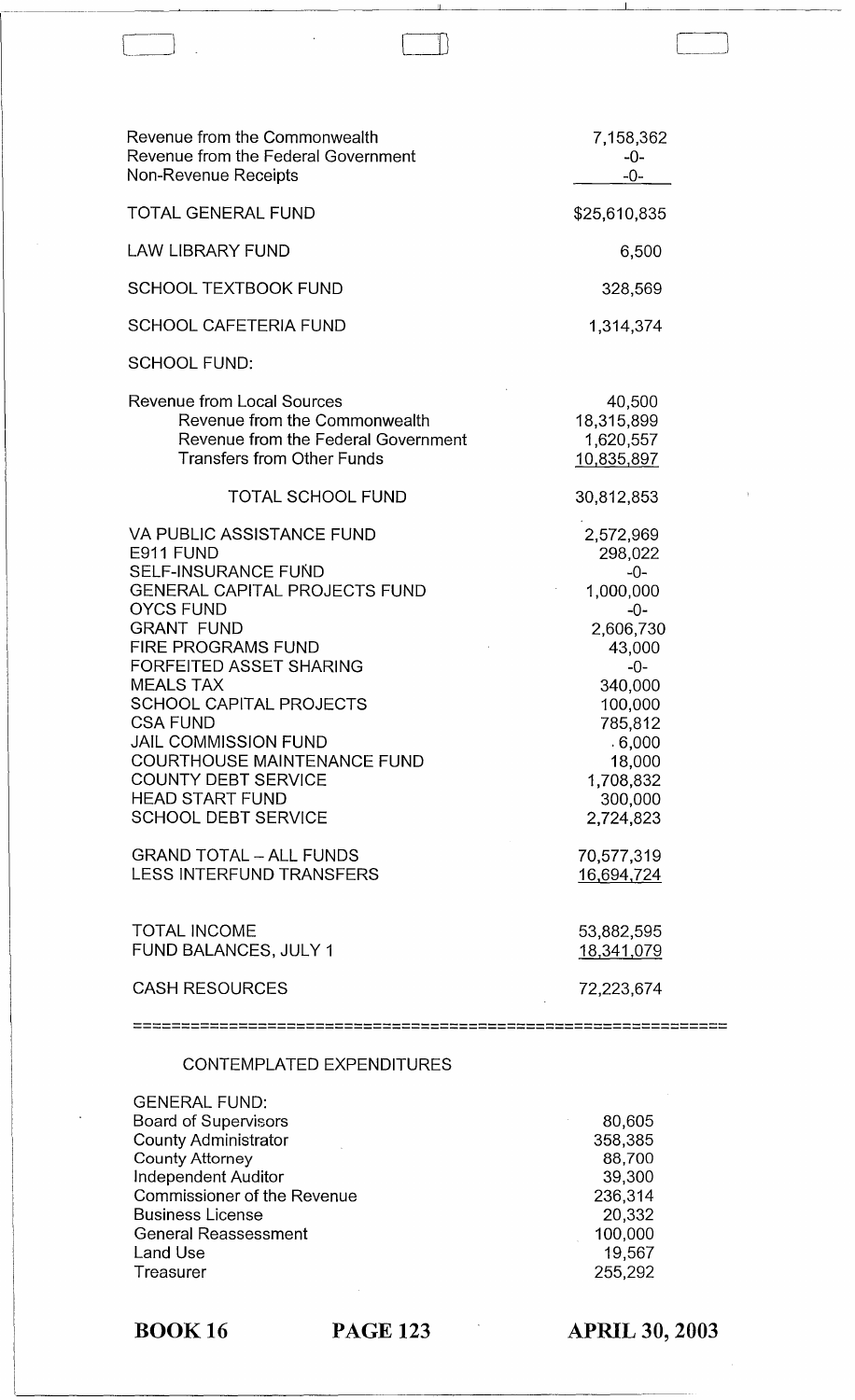| Data Processing                                                   | 102,836          |
|-------------------------------------------------------------------|------------------|
| Electoral Board and Officials                                     | 83,923           |
| Circuit Court                                                     | 21,300           |
| County Court                                                      | 8,030            |
| Special Magistrates                                               | 300              |
| <b>Clerk of the Circuit Court</b>                                 | 60,254           |
| Commonwealth's Attorney                                           | 122,180          |
| <b>Sheriff-Law Enforcement</b>                                    | 2,558,853        |
| Victim Witness                                                    | 50,439           |
| <b>Volunteer Fire Departments</b>                                 | 293,000          |
| Ambulance & Rescue Service                                        | 49,400           |
| <b>Forestry Service</b>                                           | 11,718           |
| Dinwiddie EMS                                                     | 892,354          |
| <b>Sheriff---Correction &amp; Detention</b>                       | 609,947          |
| <b>Probation Office</b>                                           | 4,300            |
| <b>Other Correction &amp; Detention</b>                           | 259,070          |
| <b>Building Inspection</b>                                        | 234,238          |
| <b>Animal Control</b>                                             | 123,944          |
| <b>Medical Examiner</b>                                           | 500              |
| <b>Public Safety/Civil Defense</b>                                | 157,656          |
| <b>Street Lights</b>                                              | 35,000           |
| Refuse Disposal                                                   | 1,188,574        |
| <b>Public Nuisance</b>                                            | 5,000            |
| <b>Public Utilities</b>                                           | 123,000          |
| Maintenance of Buildings & Grounds                                | 498,687          |
| <b>Water Service</b>                                              | 525,000          |
| Health                                                            | 191,311          |
| <b>Mental Health</b>                                              | 58,314           |
| Area Agency on Aging                                              | 4,225            |
| <b>Other Social Services</b>                                      | 19,604           |
| <b>Community College</b>                                          | 5,268            |
| Recreation<br>Lake Chesdin                                        | 239,483          |
|                                                                   | 1,500            |
| Regional Library                                                  | 214,802          |
| <b>Zoning Board</b>                                               | 12,600           |
| Planning                                                          | 233,481          |
| <b>Economic Development</b>                                       | 14,100           |
| Other Planning & Community Develop.                               | 72,964<br>38,213 |
| Regional Planning Commission                                      | 49,494           |
| <b>GIS Department</b><br>Soil and Water Conservation              | 15,500           |
|                                                                   | 68,664           |
| Advancement of Agric & Home Economics<br><b>Internal Services</b> | 15,025           |
| Insurance                                                         | 125,000          |
| Subtotal                                                          | 10,597,546       |
| <b>Transfers to Other Funds</b>                                   | 15,852,007       |
|                                                                   |                  |
| TOTAL GENERAL FUND                                                | 26,449,553       |
| <b>HEAD START</b>                                                 | 300,000          |
| <b>LAW LIBRARY FUND</b>                                           | 6,500            |
| <b>SCHOOL TEXTBOOK FUND</b>                                       | 500,000          |
| <b>SCHOOL FUND</b>                                                | 30,812,854       |
| <b>SCHOOL CAFETERIA FUND</b>                                      | 1,314,374        |
| VA PUBLIC ASSISTANCE FUND                                         | 2,572,969        |
| E911 FUND                                                         | 457,484          |
| <b>OYCS FUND</b>                                                  | -0-              |
| <b>GENERAL CAPITAL PROJECTS</b>                                   | 2,000,000        |
| <b>SCHOOL CAPITAL PROJECTS</b>                                    | 100,000          |
| <b>GRANT FUND</b>                                                 | 2,602,136        |
| <b>FIRE PROGRAMS FUND</b>                                         | 69,933           |
| <b>FORFEITED ASSET SHARING</b>                                    | $-0-$            |
|                                                                   |                  |

BOOK 16 **PAGE 124** 

**APRIL 30, 2003** 

 $\mathcal{L}^{\mathcal{L}}$ 

 $\bar{z}$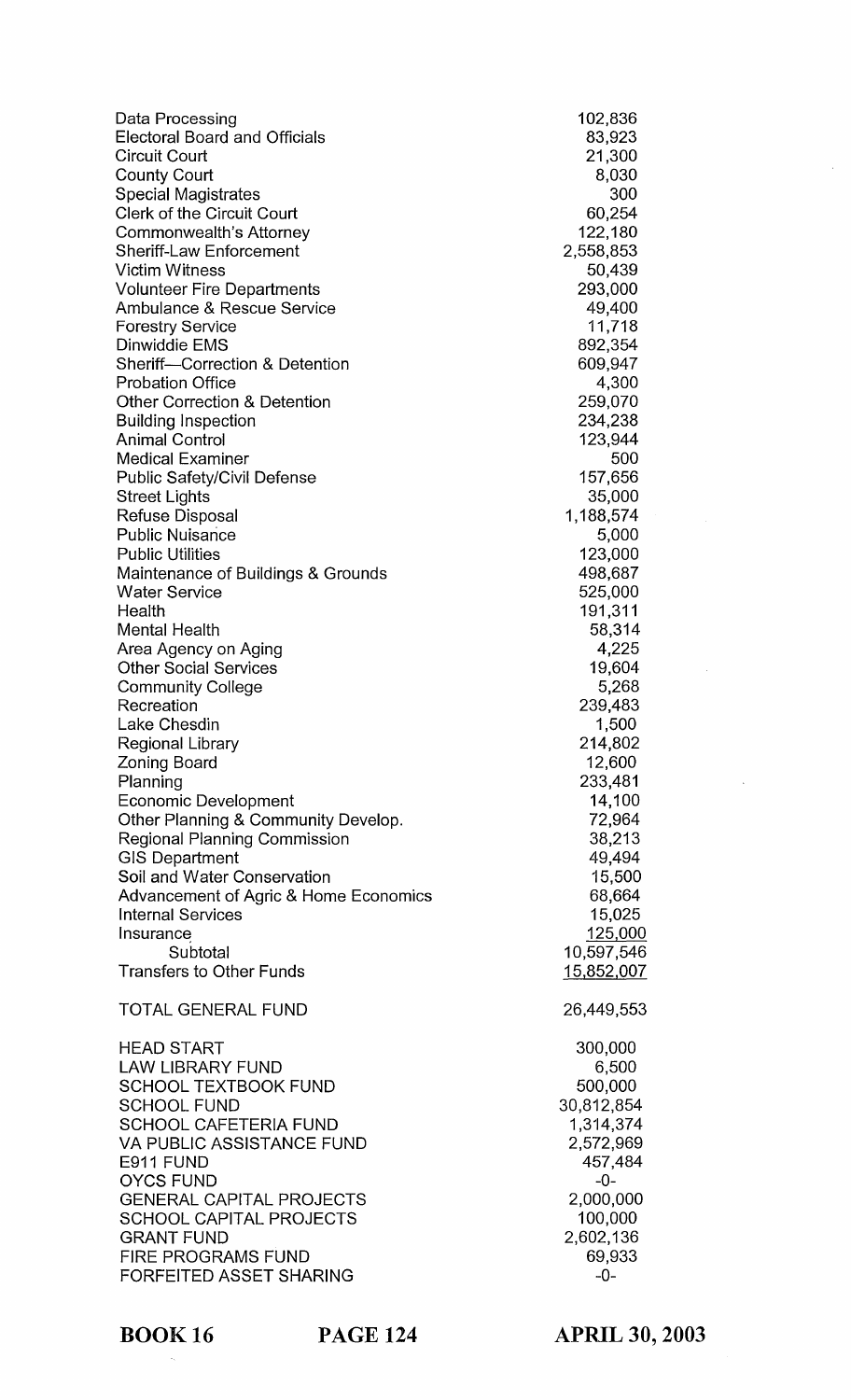| <b>MEALS TAX FUND</b>           | 400,000      |
|---------------------------------|--------------|
| <b>CSA FUND</b>                 | 785,812      |
| JAIL PHONE COMMISSION FUND      | 4,000        |
| <b>COURTHOUSE MAINTENANCE</b>   | 18,000       |
| <b>DEBT SERVICE</b>             | 1,708,832    |
| <b>SCHOOL DEBT SERVICE</b>      | 2,724,823    |
| <b>GRAND TOTALS - ALL FUNDS</b> | 72,827,270   |
| <b>LESS INTERFUND TRANSFERS</b> | 16,694,724   |
| <b>TOTAL EXPENDITURES</b>       | 56,132,546   |
| FUND BALANCES - JUNE 30         | 16,091,128   |
| <b>TOTAL REQUIREMENTS</b>       | \$72,223,674 |

':1 )

# **IN RE: ADOPTION - 2003 TAX RATES**

 $\overline{\Box}$ 

Mrs. Ralph reviewed the proposed tax rates for those citizens in attendance as follows:

## Unit Levy - All Districts - - \$100 Assessed Valuations

| .77  |
|------|
| .77  |
| .77  |
| .77  |
| 4.90 |
| .25  |
| 3.30 |
| 3.30 |
| 3.30 |
| .50  |
|      |

Upon motion of Mr. Moody, Seconded by Mr. Clay, Mr. Bracey, Mr. Moody, Mr. Clay, Mr. Bowman voting "Aye,"

BE IT RESOLVED by the Board of Supervisors of Dinwiddie County, Virginia that the above tax rates are hereby adopted for the year 2003.

|  | AUTHORIZATION FOR CHAIRMAN TO SIGN JOINT |  |                                                                                                                              |
|--|------------------------------------------|--|------------------------------------------------------------------------------------------------------------------------------|
|  |                                          |  |                                                                                                                              |
|  |                                          |  |                                                                                                                              |
|  |                                          |  |                                                                                                                              |
|  |                                          |  | LETTER IN OPPOSITION TO THE TEMPORARY<br>LOCATION OF THE SVP REHABILITATION PROGRAM<br>AT SOUTHSIDE VIRGINIA TRAINING CENTER |

The County Administrator reported a resolution in opposition to the proposed temporary location of the Sexually Violent Predator Program at the Southside Virginia Training Center has been drafted per your request. The City of Petersburg adopted a similar resolution at their council meeting also. Delegate Fenton Bland, and representatives from the County and City of Petersburg will present the resolution to Governor Warner. Mayor Roslyn Dance is going to draft a letter requesting the support of the jurisdictions in the region to join the City of Petersburg and Dinwiddie County by adopting resolutions to oppose the location of the program for sexually violent predators at Southside Virginia Training Center. Mrs. Ralph requested authorization for the Chairman to sign the letter.

Upon motion of Mr. Bracey, Seconded by Mr. Clay, Mr. Bracey, Mr. Moody, Mr. Clay, Mr. Bowman voting "Aye," the Chairman was authorized to sign the letter as described.

BOOK 16 **PAGE 124 APRIL 30, 2003**